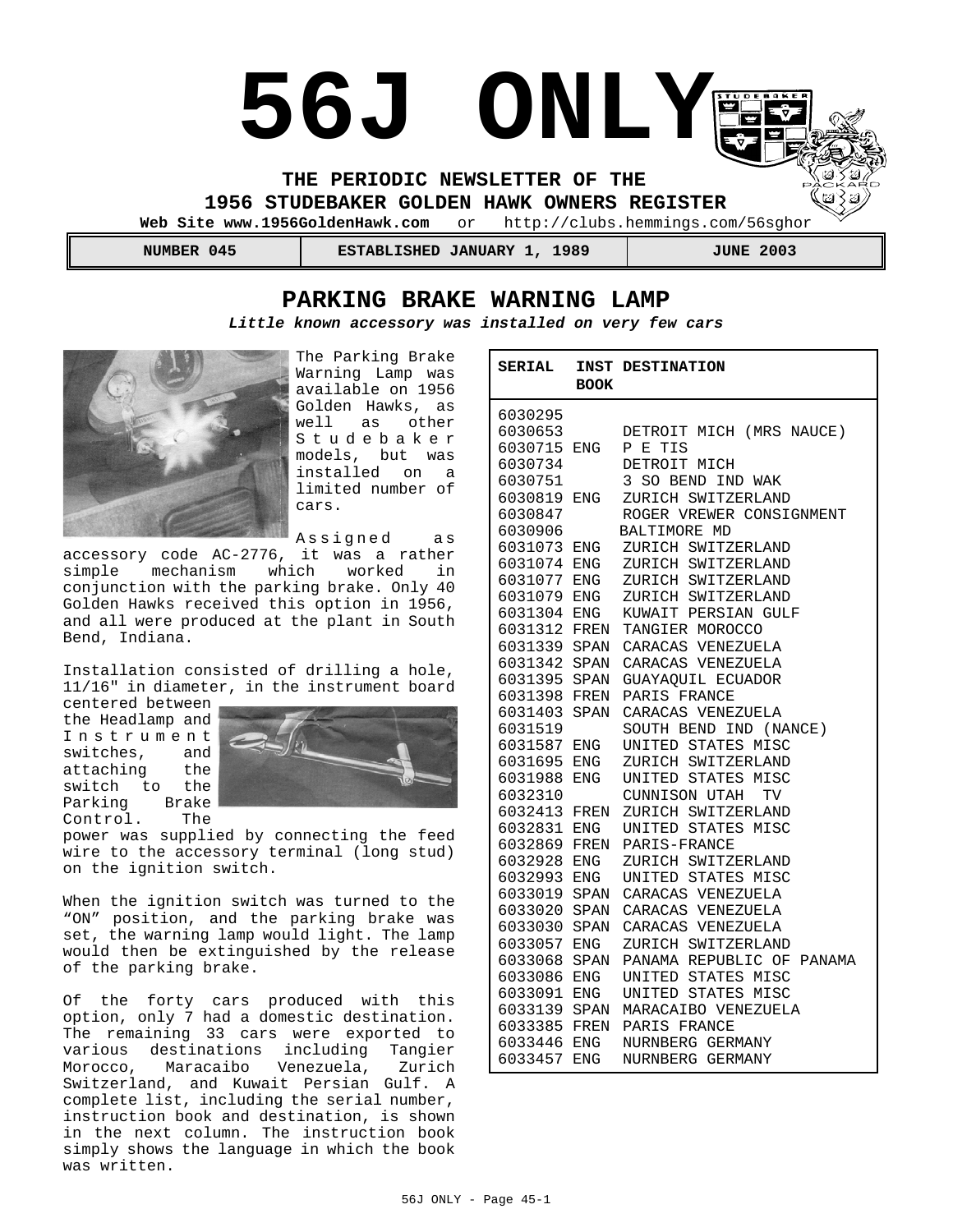## **NANCE OR NAUCE**

*Note on production orders is interesting*

Serial numbers 6030653 and 6031519, in the preceding table, caught my attention. In the destination field of the former, was a handwritten note which looks like "Mrs. Nauce" or "Mrs. Nance".



Destination from the production order for serial number 6030653

Handwirtten in the destination field of the latter number was "Nance" or "Nauce". I've reproduced a copy of each, so you can decide for yourself.

**DESTINATION** SOUTH BEND IND

Destination from the production order for serial number 6031519

The reason these two items caught my eye is because James Nance was the person who took over as president of the Studebaker-Packard Corporation when Packard bought Studebaker in October 1954. He remained in that office until October 1956 when Curtiss-Wright agreed to help manage Studebaker-Packard.

The timing would have been right, for these two cars to have been ordered for the Nance family. Yet, there is nothing else, on either production order to indicate anything out of the ordinary, or that they were destined for the President or his family. Serial # 6030653 had a destination of Detroit MI. Nance, a Packard man, would probably have driven a Patrician or Caribbean.

# **TRANSMISSION ADAPTER**

By Phil Brandt February 28 2003

For you 56J owners who aren't happy with your Ultramatic transmission, I have a glimmer of hope to pass on. I attended the Hot Rod and Restoration trade show yesterday in Indianapolis (it's going on this weekend). I came across a booth where a pair of bright fellows were showing off their assortment of transmission adapters. They make adapters to mate all kinds of vintage engines to modern GM (Chevy bolt pattern) transmissions. With the right adapter you can mount a Ford flathead V-8, a Cadillac (40's) flathead V-8, early Olds V-8s, Buick, Mopar, and Ford engines to modern transmissions

I inquired as to whether they had a Studebaker adapter, to which they said

it is "in the works". I then told them about the problem that Packard V-8 owners were having with the Ultramatic<br>transmissions. Hewas-interested-in-the He was interested in the possibility of producing and adapter for the Packards if enough interest was shown.

This is where you come in. I'll supply you with the contact information on this company and you Ultramatic owners can decide if you want to pursue the matter. I won't be pursuing the matter myself because my 56J has a 3 speed OD tranny. The price sheet I picked up shows adapters running from \$500 to \$700.

Here's the info: Bendtsen's Transmission Adapters 13603 Johnson Street NE, Ham Lake, Minnesota 55304 Phone: 763-767-4480 http://www.transmissionadapters.com

# **ENGINE WEIGHT REVISITED**

*Still the answers vary*

Former *Studebaker Drivers Club* President George D. Krem sent in several items pertaining to the top speed of the 1956 Golden Hawk, and weight of the engine. Here is George's personal observation:

- - - - -

*Your discussion of car weights was interesting. I have found a lot of inconsistencies in factory info about the weight of Studebakers. Some are misprints, some are strange, and some are wrong. I would be surprised if a '56 weighed less than a '57 - the blower setup does add about 50 lbs, however. Enclosed are a few items I found that are relevant.*

- - - - - An excerpt from a 1957 Salesman's Data Book shows the 1957 Golden Hawk at 3400 lbs.

A chart in Studebaker-The Postwar years, by Richard Langworth, lists the 1956 Golden Hawk at 3360 pounds. The Complete Story (William A Cannon, Fred K. Fox) also shows the 1956 Golden Hawk at 3360 lbs, and the 1957 Golden Hawk at 3400 lbs. It also states, "The 1957 Golden Hawk, at 3400 pounds shipping weight, was actually 40 pounds heavier than the 1956 Golden Hawk, but the weight was distributed more evenly."

A March 1979 article in Car Collector puts the weight of the 352 V8 at 725 lbs.

Richard Quinn sent a chart from a 1953 True Magazine which showed a 232.6 CID Studebaker V8 weighing 687 lbs. If a 289 weighed the same, then the addition of the supercharger would put the weight at about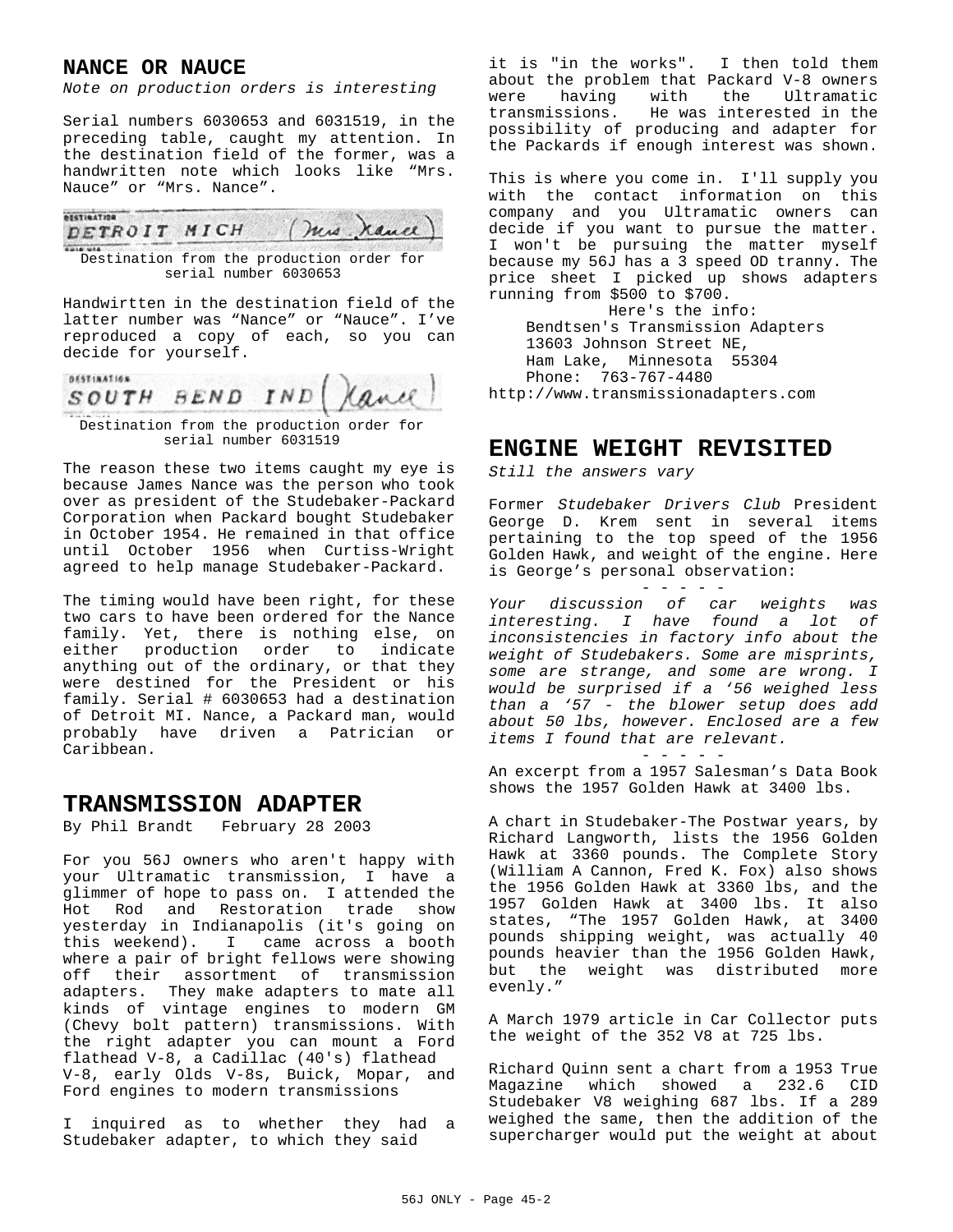737 lbs. This would mean the 1957 Golden Hawk engine and supercharger weighed 12 pounds more than the 352 used in the 1956 Golden Hawk.

Yet another article, by Roger Huntington, from a 1958 Car Life magazine, indicates that a Studebaker V8 (289?), with all accessories, but without flywheel or clutch weighed 645 pounds. A chart from an earlier Speed Age Magazine shows a 232 V8 at 645 pounds dry weight, and 782 pounds with overdrive transmission and clutch.

Are you confused yet? I know I am. The only conclusion I can reach is that the engine weight had little to do with the handling characteristics of either the 1956 or 1957 Golden Hawk. The placement of the engine within the engine compartment was most likely the critical factor.

As for top speed, a March 1956 *Speed age* article by Bill Holland indicated he had attained speeds in excess of 125 mph.

## **MEMBERS STORIES ON TOP SPEED**

Member Jim Morgan, who bought his car new, participated in the measured mile speed runs at Daytona in 1958. He informed me that he reached a speed of 140 mph. I'm sure there was probably some speedometer error involved, but that is consistent with most reports.

#### **Here is another report:**

(Author wished to remain anonymous)

In the spring of l963 I was 20 years old and had been driving the Hawk for four years. With overdrive, 352 cid, 3.92 rear, and 7.10 x 15 tires I had always noted that in 3rd gear overdrive the engine turned over 1000 rpm at 30 mph and at 2000 rpm I was going 60 mph. I thought that 3000 rpm should be 90 mph. So on a clear day I went up northeast of Atlanta on the Interstate, when traffic was distant in the rearview mirror and straight ahead, and eased the Hawk up to 90 mph. The tachometer read 3000 rpm. I eased the car up to an indicated 100 mph and the tach said 3300-3400 rpm.

The car seemed very stable(in a straght line) with no vibration and with the four windows down(cruising mode). Quickly I slowed down to a sane speed. No doubt the Hawk would have gone much faster but that was enough for me.

One other thing, I read in a car magazine  $(in 1956)$  that a 1956 Chevy 210  $2$  door sedan with Powerpak (265cid, 205) sedan with Powerpak (265cid, horsepower, 411 rear) and overdrive would go 106 mph in overdrive and 111 locked out.

The engine torque could not be reached in overdrive. So much for my younger days.

#### **LARRY MICHAEL Via Email**

*NOTE: Member Larry Michael indicated he reached a top speed of 144 MPH in his 1956 Golden Hawk. Here are his comments:*

I think the 144 mph was obtained because I am running a five speed manual (four speed with overdrive) hooked up the a 352 bored .030 over and I did not change the 3.07 rear end which was originally coupled to the Ultramatic.

It does not have a good low-end launch due to the rear end ratio, but the top-end is quite amazing. The dual 4's probably didn't hurt either.

#### **JOE HALL Via Email**

In the last newsletter, you asked about anyone having run their 56J up to higher speeds. In the late 1980s, when I had finished rebuilding the Ultramatic in the 56J I was restoring for my older brother, I took it out on a two lane (California) desert road to "op" check the tranny.

The road was straight as far as the eye could see, with only dips and coyotes to interfere, so I ran it up to a flat 120 MPH. I felt it still had a little more, but was afraid of that little road. This was after I had calibrated the speedo, so I think it was pretty accurate.

Older and smarter now, I would not repeat that insanity for a million bucks. Nor would I recommend it for anyone else. The 56Js I have had feel safe to about 85MPH; over that, it starts to get squirley.

## **LOST: ONE 56J AND ONE LEG** By K V Smith

*Member KV Smith sent in an article which described how a 16 year old boy, James R. Bryant, jr. wrecked his 1956 Golden Hawk. The car went out of control, hit a telephone pole and crashed into a tree. Doctors were forced to amputate James' leg. KV knew the young man and relates this story.*

I met Jimmy Bryant on a Friday or Saturday night while a friend and I were cruising between the Top's Drive-In Restaurants, one in Falls Church and the other in Fairfax.

We pulled into the Top's in Falls Church and saw this kid in a Tangerine and White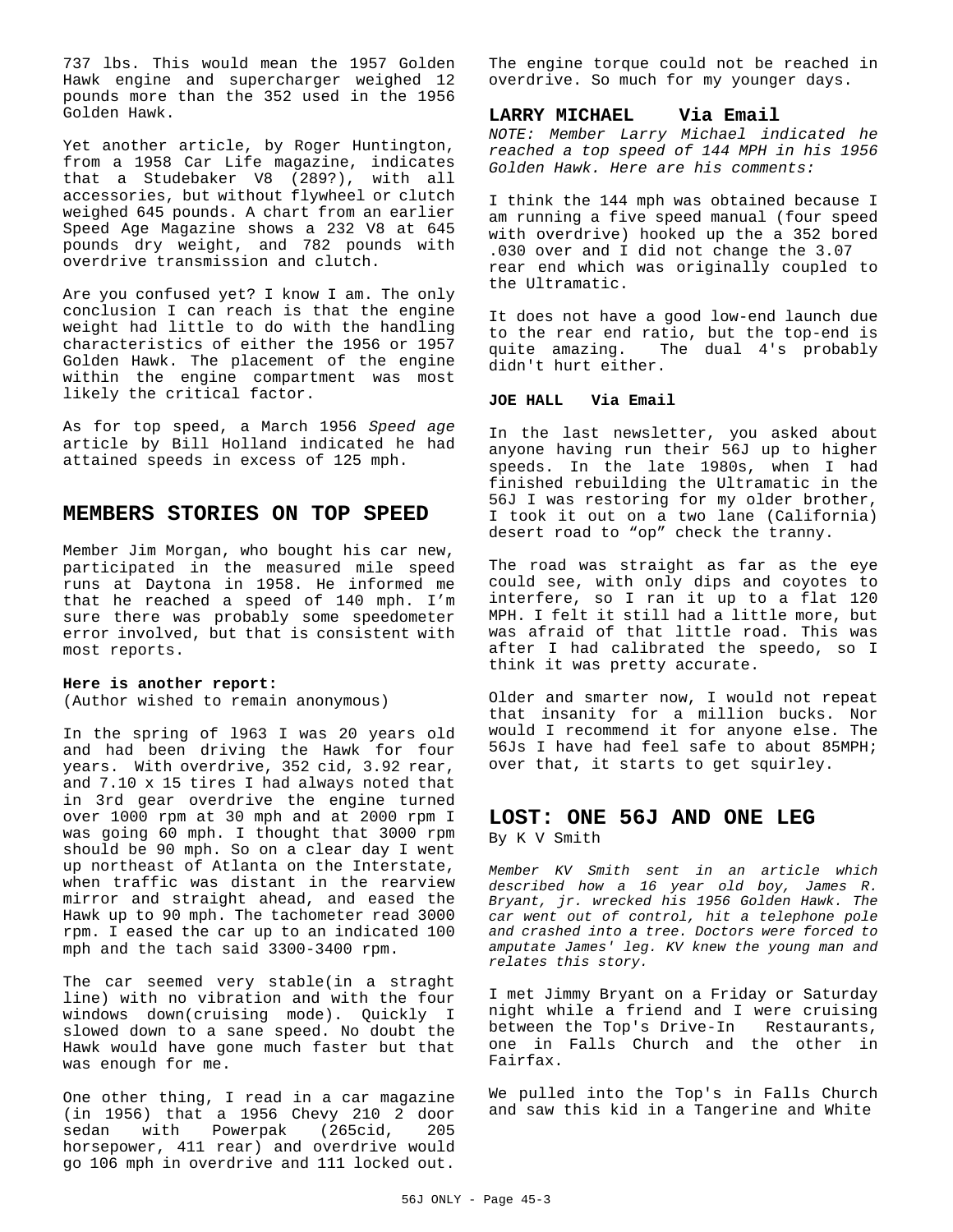1956 Golden Hawk. I got out and talked with Jimmy about his car. It had overdrive and a vinyl orange and white interior. This was in the spring of 1960. I sat in his car as he said he would sell it.

I think the car was driven hard as the shift mechanism was real loose. I don't recall the mileage. At any rate, we ran into each other several times before I saw this picture on the first page of



the Washington paper. At the time I was 17, having my birthday in May. This accident could well have been me and my best friend riding with me. Even then, I always wore the seat belt. I didn't do a lot of hot rodding, but to see some of the comments in my high school yearbook, you'd think otherwise.

Getting back to Jimmy, I saw him the following spring in 1961 at, of all places, the Manassas Drag Strip where we were both spectators. I don't think he saw me or my Hawk. I didn't want him to see me. He was on crutches with his left leg missing, above the knee. He was driving a 1957 T-Bird. I never saw him again.

Now my one and only experience at the Cumming Drag Strip in Cumming GA. We were living in Atlanta. It was 1963 or 1964. One Friday night I decided to take the Hawk to the drags for time trials only. I did not intend on racing anyone.

I jacked the Hawk up and put the rear tires off my mom's 1959 Plymouth Savoy on it. Her car's tires were better than the recaps on the Hawk. Took off the hubcaps and air filter. I made two or three runs, by myself, and the best time I got was 16.03 ET with a trap speed of 84 MPH. Not good but not too bad with stock mufflers. There was a guy in a 1966 Mustang in my class that had a time a little bit slower, so I could have beaten him.

I take that back about not racing the Hawk again. We had a Studebaker drag meet about 20 years ago. I raced Truett Ray, of Raleigh, in his hopped up 1964 GT with 4 speed. He beat me the first time and I beat him the second time. I had the Chevrolet 327 in the Hawk at this time. We were evenly matched. Having broken two rear axles and broken the front spring supports (frame) I take it a little easier now!

(Editor's Note: I'm sure many of us have stories to tell about our youthful driving indiscretions. In retrospect, I'm sure we all realize how foolish we were. I had some

close calls, but I came out OK. Jimmy Bryant wasn't so lucky.)

# **S & L CLASSICS, INC.**

*Member owns a restoration shop*

I want to thank you for sending out the Hawk News Letter, I look forward to it.

I have taken the liberty of enclosing a print of one of our brochures. We have a state of the art restoration shop and we also build street rods. I have also enclosed some photos of some of the cars we have done and I hope you will notice that one of them is a 1956 Golden Hawk. It is painted white with six coats of clear with green pearl in it. The car is correct except for the color and the interior is not totally correct. I hope you enjoy the photos of all the cars.



1956 Studebaker Golden made the job much Hawk is a DuPont Top easier. If you have any Gun first place winner members who have cars As to the cost of the restoration of the Hawk, we did a total restoration of it for about \$35,000.00. The car had very little rust to repair so that to restore we would

really appreciate it if you could tell them about us.

Our facility is located at Casper, Wyoming; Mllls is just a suburb of Casper. If you ever get out this way, we would be happy to show the facility to you and some of the car collection we have.

Again thank you for the newsletter about a great car.

Sincerely, Lenard L Miller S & L Classics, Inc. 118 Progress Cr. Box 687 Mills, Wyoming 82644 307-237-5170

## **A NEW STEERING WHEEL SOURCE?**

*By Brent Hagen*

I just received my recast 56J steering wheel and am very satisfied with it! The color is very close to my nos 56 President Sedan wheel and the grooves are just like it also. My core was missing the 4 stainless rings that surround the grooved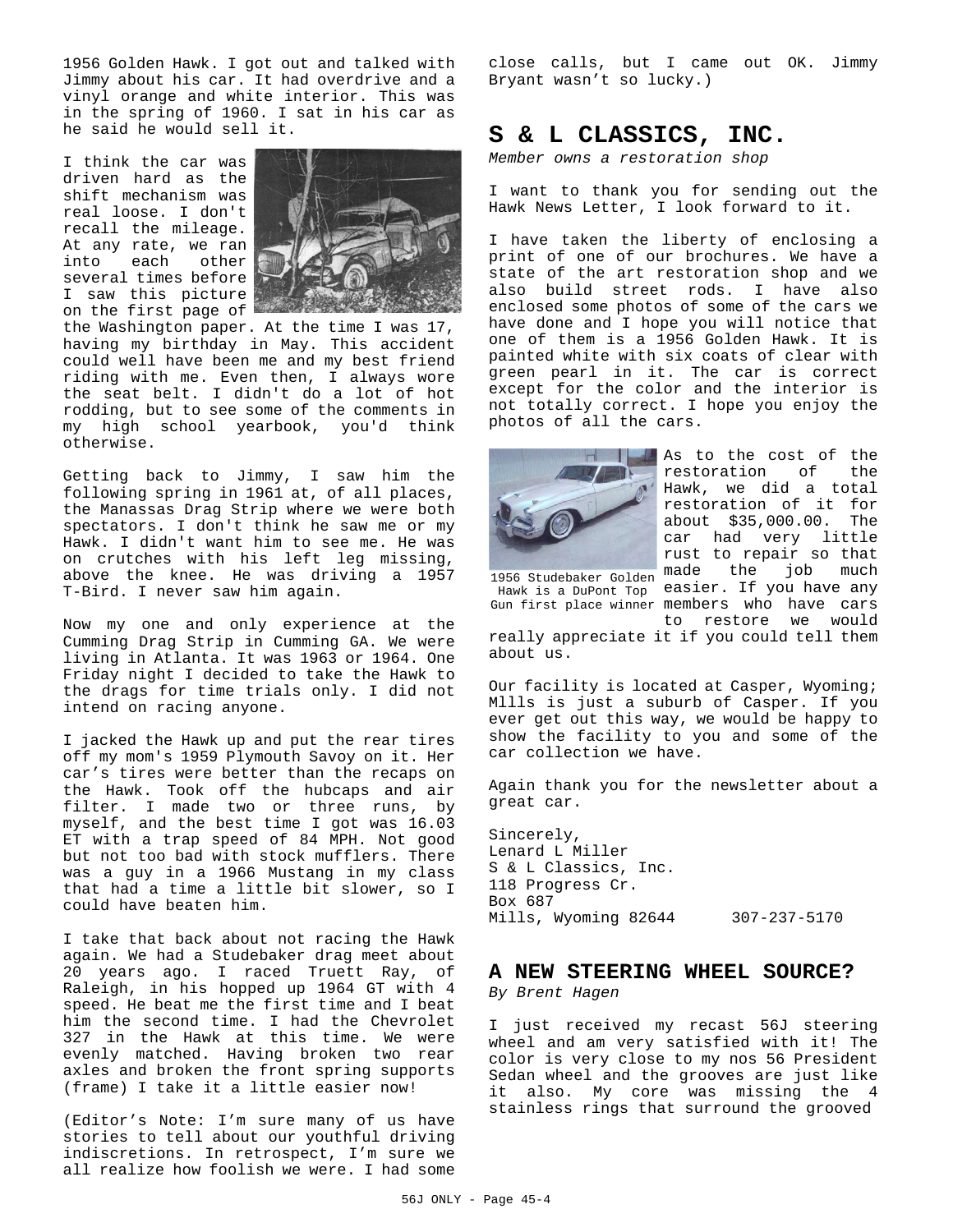hand grips so Don had to find some stainless material and make them. That cost \$50 extra for materials and labor. Don said they were not that easy to make but he now knows how to do it. There was a \$25 charge to return my steering wheel. Don said he will have to charge more to ship the wheels back in the future as UPS has raised their rates. The steering wheel was packed very well.

Don's wheel is actually made better than the factory wheel. There are no casting seams around the hub and spokes and edges are smooth instead of being rough. The part # is not cast into the back but the rear of the wheel does not show on the car so that is no big deal. The wire core for my wheel was not bent. This is important as the wheel is so small in diameter, there is little margin for error. If they are bent, he has to straighten them first so that could be an additional cost if the core needs work done to it.



I am attaching some pictures of the nos 56J wheel and my new recast wheel side by side.

Here is a recap on the cost: \$700 recast wheel + \$50 stainless bands +

\$25 shipping. Total with shipping = \$775.

I would recommend Don's work to anyone wanting a 56J wheel recast and feel his price is reasonable and his craftsmanship is excellent. His information is: Don Eash, D & D Automobilia 813 Ragers Hill Rd S Fork PA 15956 814-539-5653 (**NOTE:** Member Jack Nordstrom has also done extensive work on recasting our steering

## **AND ANOTHER**

wheels)

*Shrock brothers may give it a try* 

*Member Bill Glass forwarded the following email, which he received from David Shrock*

Tommy wants to start restoring 1956 J Steering Wheels. We need a source for a good pattern for making the mold. We will not do any damage to the wheel, so we need to find the best quality wheel that can be made available to build the mold.

Tom has started reproducing 1936 through 1942 steering wheels in urethane plastic and the system is working well. It would be best to work from an original wheel. We plan to cast the steering wheels in urethane plastic under pressure. The

wheels will be more durable than the originals. We will keep in touch with you about this project.

# **THE MAILBAG**

*Letters are always welcome. If you need help or can offer advice, share it with the membership.*

*(Edited as required.)*

**BILL GLASS Via Email** January 30 2003

I will have the first test shots of the gear shift indicator for Golden Hawks. I have asked Tom & Dave Shrock to mold them for me, and I will be doing the painting and decorating. These will be totally unbreakable, unable to crack, chip or scratch. *(NOTE: See ad in For Sale section)*

I must admit I have been a bit disappointed by the lack of sales of 56J stuff. I will re-design everything, modernize it, and also offer clocks with guys cars on them.

I bought a Studebaker advertising poster that was in dealers showrooms for the 56J, it is the original source for the Hawk we use in our current logo. The poster is bright, Dayglo orange, reads 60 to 110 MPH in 6.5 seconds. That will be a new shirt.

#### **TOM BORDERS PINEVIEW WV**

February 3 2003

A few lines to tell you how 6800147 is coming along. I had rear bumper and front bumper guards re-chromed. I drilled holes for guards in a 1964 bumper, but the guards would not fit using hole location off another 1956 bumper. 1964 bumper is ½ inch thicker, top to bottom, so I had the 1956 bumper re-chromed and installed so all is OK.



I would like to install a super charger on the 56J, so I painted the 1957 Golden Hood to match 56J Mocha/Doeskin. As you can see in the pictures, louvers &

"V" in bright gold. Has anyone in the club done this installation on a 352?

I have another chassis, complete, ready for a body, so I was going to try it on that one first. I had a 1954 Coupe body to put

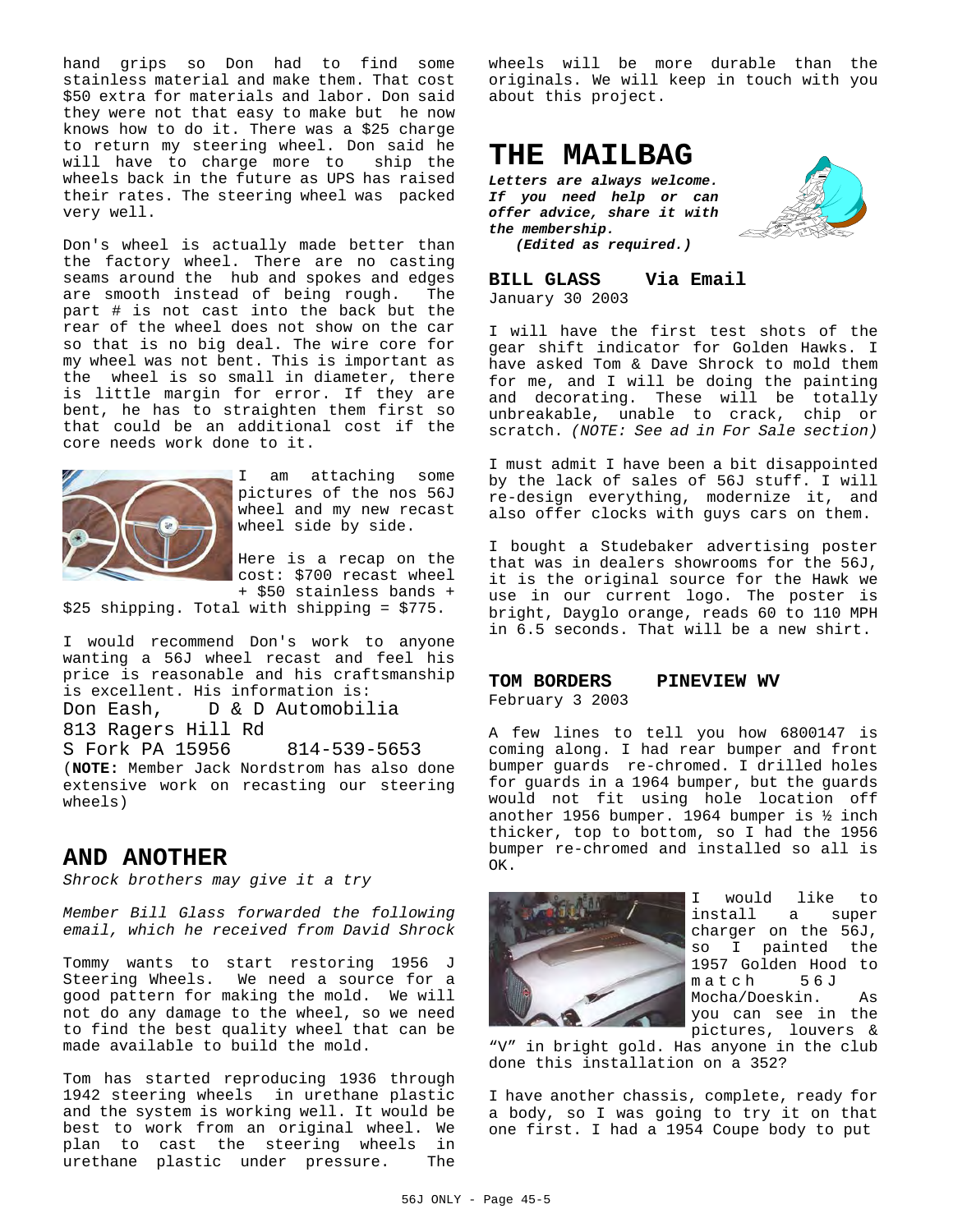on it to make a 56J Golden Hawk Coupe which I know would sure mess up someone's day. I have all the trim to do it, but a cousin in Gainesville FL wanted the '54, so I am almost done on a frame off restore for him. He has \$12,000 in it in parts. Parts for 1954 cost more that 1956. So now I have the 56J all done but no body. I drive it up here on the back road. Sure runs good.

I also had the seat and console redone in factory pattern. I was going to order from Phantom Auto, but he said 6 months to a year, with the price more than I could get it done here.

If anyone is still looking for the number stamped on the frame of  $a^C/K$ , I found it with no problem on my car and the '54. It was on the cross member, behind the gas tank, right rear side on bottom looking up.

The only trouble I have had with the 56J is that sometimes, after turning it off, it starts slow unless I wait 15 minutes or so. It always starts, but it cranks slow, like the starter is getting hot from the exhaust adapter. Has anyone else had that problem?

I had to remove the fuel line filter from the gas line in front of the fuel pump. I was running in-line filters before and after the fuel pump. I have new lines and had the gas tank "Renued." I also have an electric pump back at the tank so If I want to kick it, I turn it on and have had no more gas shortage. I also have a new engine pump. Here is a little help for postage.

### **STEVE WILLHAM Via Email**

March 8 2003

Just figured I would tell you that my Hawk is breathing again. As I mentioned before, the entire body is off the frame, which only left the rolling chassis with the engine and trans. Since the radiator, gas tank, etc., were already pulled during the body off, I removed the remaining hoses, belts, pulleys etc. The car has been sitting for 10+ years, so I manually turned the engine over after pulling the plugs and putting some penetrating oil in the cylinders.

I hooked up the booster pack and gave it a crank to make sure the fuel and oil pumps were working. After that, hooked up a hose from the fuel line to a gas can, put in the plugs, dumped a little gas down its throat, and stuck the ignition wire to the booster pack.

After three revolutions, I had a big smile on my face to hear the engine come to life. After letting it run for a minute or so, I

shut it down and pulled the engine/trans, driveshaft and remaining items off the frame. I then degreased the frame and pressure washed it for 2 1/2 hours. It will be going to the sand blasters on Monday.

Sorry to bore you with the play by play description, but I had to tell someone who could appreciate it.

I sent a check for the parts book, authenticity book, parts CD, newsletter CD, copy of the production order, terminal tag, tach tag, and oil bath sticker.

#### **CURTIS FRENCH TALLAHASSEE FL** April 06 2003

Mom's Golden Hawk is now in Tallahassee with me. Just got back from Cochran with it. It had just been sitting for probably a couple of years (garaged, thank goodness). A little squirt of ether into the carb and it fired right up. Filled the empty master cylinder with brake fluid and, with a few pumps, had working brakes. Drove it onto my trailer and brought it home. It's a very solid car, with some rust in the floorboards, but solid fenders, quarters, rockers and trunk floor.

Got a box of stuff with it, including your February 2003 newsletter. I don't know if anyone else has responded to your "How Much does the Engine Weigh?" column, but according to an article on Packard's then new V-8 in the August 1955 issue of *Hot Rod* Magazine: "This engine also scores in the matter of engine weight, the whole issue with all accessories except the air cleaner, tipping the scales at 698 pounds." If published figures I've seen for the 289 Studebaker engine weights are right (and the Studebaker 289 was very heavy for its size), the Packard motor was only 50 pounds heavier.

## **RUBEN MARES LOS ANGELES CA**

April 17 2003

Thanks for the latest 56J ONLY newsletter and for your effort in putting this letter and the other information together. This is very helpful to club members working on their Studebakers.

I thought maybe I could interject an idea that came to my mind in helping the club members stay in touch.

How about each member sending you a recent photo of himself and his Studebaker with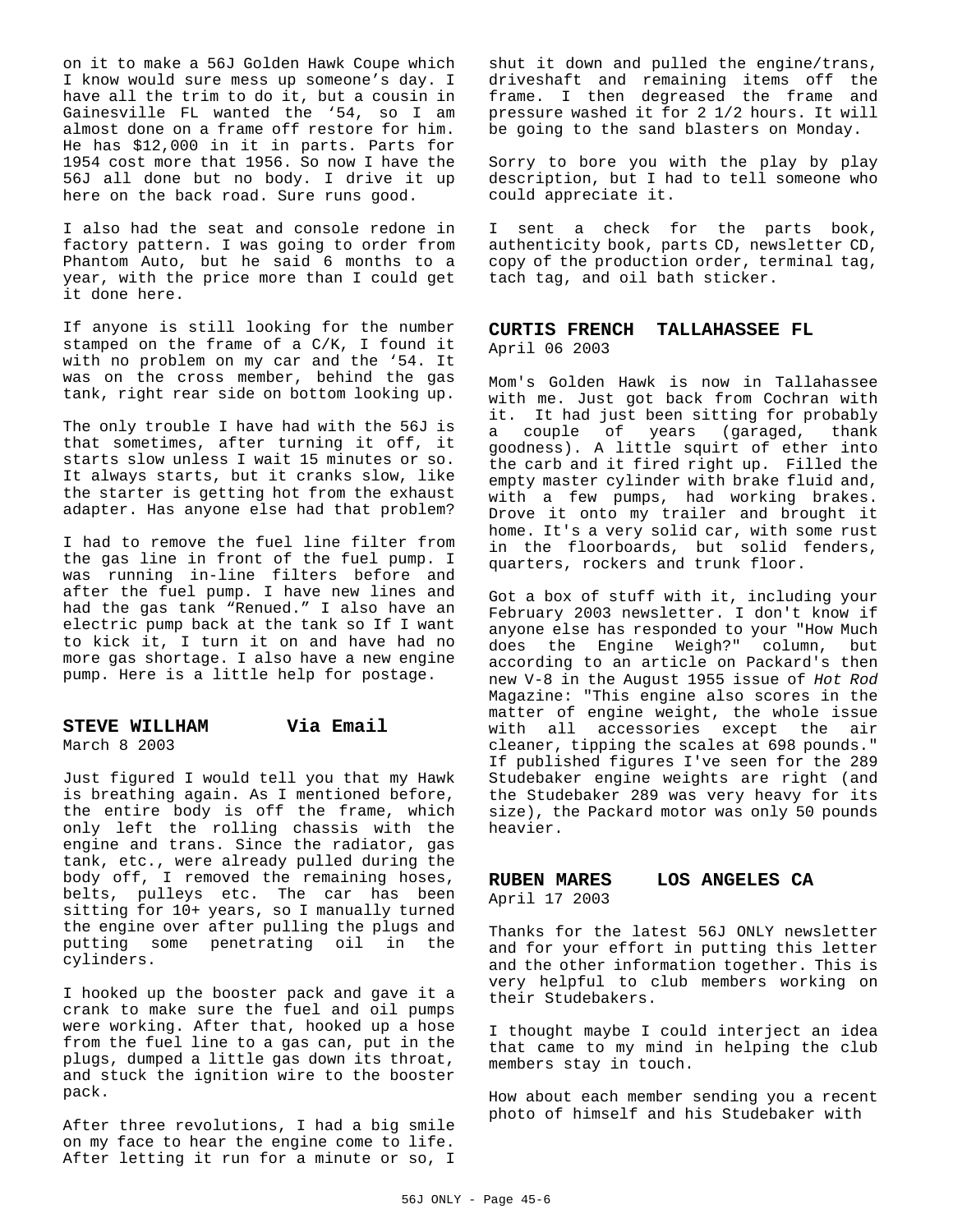certain specifics about his car and the car history that came about.

Maybe in time and funds needed, a portfolio could be compiled with car and owner photos. I wouldn't mind buying something like that, just to keep in touch.

For instance, through the newsletter, I was able to come in contact with several of our members. Through the "For Sale" column, I bought some needed parts for my Studebaker. At this time I'm having the car's door panels re-upholstered and floor carpets made. I was able to acquire the, brick pattern silver mylar by following leads in the newsletter. I purchased these items from *SMS Auto Fabrics, 2325 Southeast 10th Ave, Portland OR 97214, 503-234-1175 www.smsautofabrics.com*

#### **JOE HALL RADCLIFF KY** May 9. 2003

The restoration on the 56J, #6031195, that I picked up last June is coming along nicely. I now have about 800 labor hours in it; I guess I should be finished at about 1200 hours. The mechanical work is about 95% done, to include a frame-off. About all that is left is paint and interior. Though the interior needs much, its going to need very little body work. It's going to be the wife's driver, after I put 5-10K miles on it to iron the bugs out:)

The TH400 tranny conversion kit I bought from Jack Nordstrom looks like its going to be the "cat's meow". I don't have the car roadworthy yet, but I started it up on blocks and ran it up to 80MPH. My biggest concern was possible vibration due to engine/tranny misalignment, but it was as smooth as silk. It appears to be aligned as correctly as a modern car. The kit is an excellent drivability improvement, but is not for a novice to attempt installing. The kit price is just about half of the total price of the conversion, if a person does their own labor. Not counting having the TH400 "guts" installed at a local tranny shop, it took me about 50 hours of labor. I could probably do a second one in around 30 hours, but one in a lifetime is enough!

This car's engine was rebuilt about 100 miles (14 years) ago by the previous owner, to include the oil pump. However, even though the pump had good clearance and appeared to have been hot-tanked, the strainer was all but stopped up; it's the part of the screen that a person can't see that causes trouble. The strainer should be disassembled and cleaned as a preliminary, anytime low oil pressure is a problem; it now has good oil pressure. I also had *Lunati Cams*, in Mississippi, regrind the cam as it was about shot, to include no longer spinning the pushrods.

My biggest mistake with this car was firing the engine up before cleaning the gas tank. The 10+ year old gas had turned to varnish, and stuck all the intake valves in less than 20 minutes; it even bent an intake valve pushrod. I had to disassemble and clean the heads to clear it up.

Enough about the project; our goal is to have it on the road and drive it to the SDC National next year in NC. The other 56J just runs better and better with every mile it's driven. It has well over 200K miles now and still has the original engine, though it was "shade tree" overhauled in the late 1960s at about 75K miles, and I rebuilt it in 1998 about 60K miles ago. I have run Mobil 1 oil and change it every 10K miles, since 2000 miles after I rebuilt it. It will make for a good comparison check if/when I rebuild it again. It still runs great, and holds good oil pressure.

When 6031195 is on the road, that will make four 56Js driven regularly within a 40 mile radius of Louisville, Kentucky. My bro-in-law has put over 10,000 miles on his since he got it on the road about a year and a half ago. And Rob & Veronica, in Louisville, have a very pretty, restored one that is seen regularly in front of Veronica's office on nice weather days!

I will close for now, and look forward to seeing you, and all 56J owners on the circuit.

Next time I will write an article about putting AC on a 56J. My bro-in-law's came out super!

# **HERE WE GROW AGAIN**

Please update your rosters as we welcome the following members. **If you move, please remember me when you send out your change of address forms.**

- 410 Richard Mazurek 930 NW 53rd st Pompano Beach FL 33064 954-481-2715
- 411 Jeff Horvath 1401 Gleneagles Dr<br>Venice FL 34292 941-486-8118 Venice FL 34292 Email Gldnhawk58@aol.com
- 412 Thomas w Sidener 2953 W Gemstone Dr Meridian ID 83642 Email sidernersr2002@yahoo.com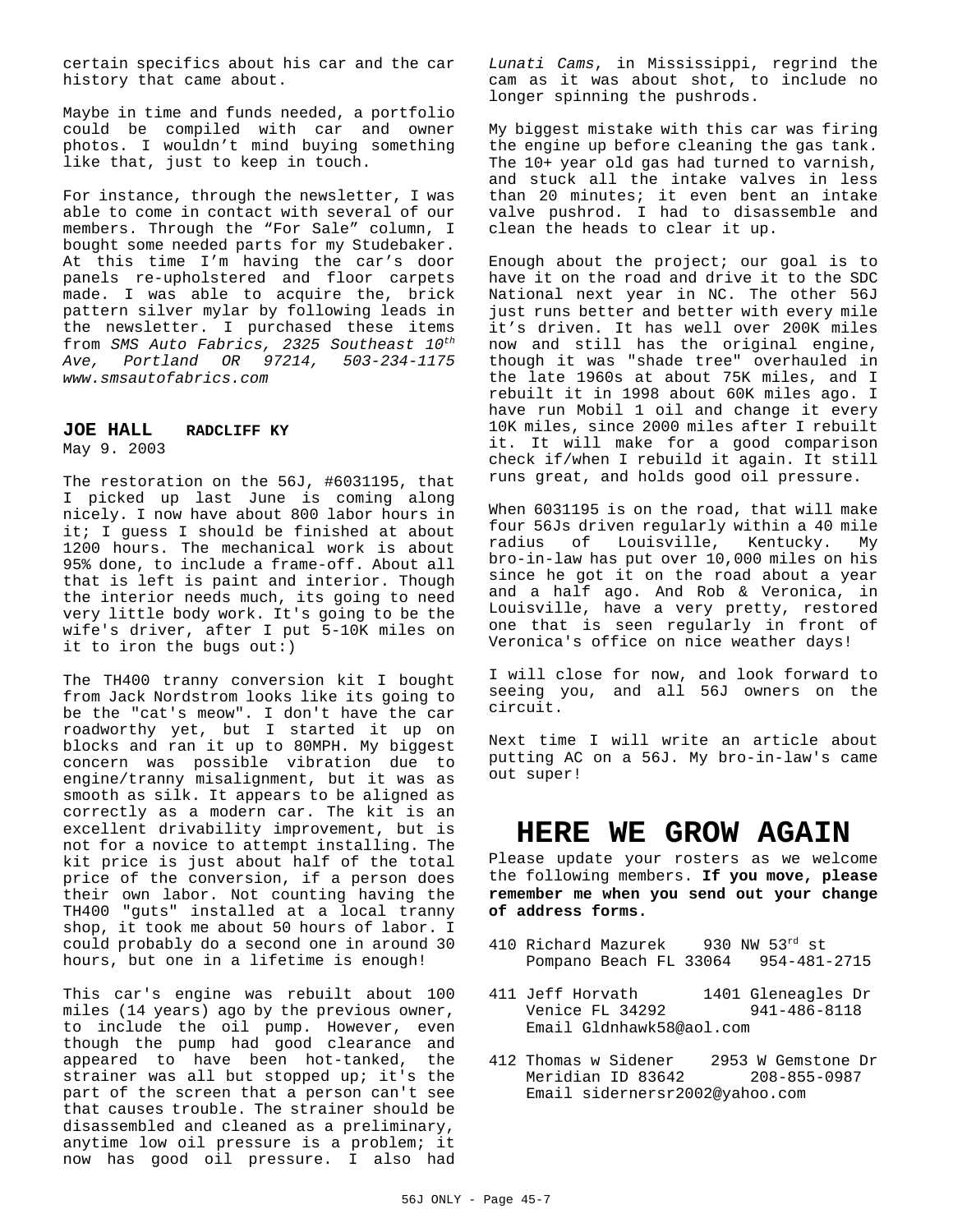- 413 Stephen Cade 531 NW 54<sup>th</sup> Terrace Gainesville FL 32607
- 414 Ray Martin 6188 Quaker Rd Sparta Ontario N0L 2H0 Email raym@lweb.net
- 415 Jeffrey Borque 1827 Tulip St San Diego CA 92105 619-266-1769
- 416 Norine Tetreault 638 Bear Hill Rd Dover-Foxcroft ME 04426
- 417 George Vranich 874 Valley View Dr Brookfield OH 44403
- 418 Peter C Hardy 1146 N Market St Opelousas LA 70570 Email karlvon55@yahoo.com

**NOTICE:** In lieu of dues, and to help keep my records correct, registration forms will be mailed out periodically to members who haven't been heard from for several years. **If you receive one, complete and mail it at once or you will be dropped from the mailing list.**

# *WHEEL ESTATE*

**Due to our infrequent printing schedule, many ads may be quite old. The only way I know if an item is bought or sold is if one of the parties reports the transaction.**

For sale: I am selling my 1956 Studebaker Golden Hawk VIN #6031524. The car has been restored and is original and in very good condition. If you would like further details please e-mail me at buckland@shaw.ca or call 403-547-9043. Thanks. Dean Buckland Calgary, Alberta Canada (01-2003)

For sale: 1956 Golden Hawk ultramatic \$12,500. Family Auto Sales, Inc., 3300 25th Ave., Gulfport, MS, 39501. Phone 228-864-8220, Fax 228-868-3883. (02/2003)

**WANTED:** Column gear selector shaft upper bracket 1539833 for Ultramatic w/power steering. This is the part right below steering wheel and has detents for trans selector lever. Good used is fine. Detents on mine are completely worn. Thanks, Kendall A. Gibbs MD lebaron41@yahoo.com 401 247 2015 (04-2003)

**WANTED:** Shift Rods and shift levers for T-85 trans. Part #'s 1540179 and 1540207 shift rods and 1539603 and 1539601 shift levers. These parts are for a non-power steering car. Please call Randy at (856)358-7585 or e-mail R6Stude12@msn.com (10-2002)

**Wanted:** Steering wheel in reasonable condition, Right tail light housing with correct notch for fender fin, Chrome rear view mirror (interior), Stainless trim strips for interior door panel (driver's side), Plastic horn ring medallion. Kendall A Gibbs, M.D., 24 Bosworth St, Barrington RI 02806, 401-247-2015, FAX 401-247-9249,<br>lebaron41@yahoo.com (10/2002) lebaron41@yahoo.com (10/2002)

**For Sale:** Packard 374 engine complete from carburetor to pan. \$400.00, Jimmie Facklam 913-492-4533 KS. (10/02)

**For sale:** Rebuilt 352 Packard Engine, Rebuilt T-85 3 speed OD, Two Power Steering Units, Complete Front Undercarriage, Complete Front Seat and Frame, Lots of Stainless Trim. Best offer. Gene Dallas Texas, Tel 972-359-6889, Email PWiggs9414@aol.com (03/2002)

**Wanted:** Rear fenders (quarter panels) for 56 Hawk. Any Hawk or Coupe from 1953 to 64 will fit. Walter Kunz (407) 737-7433 or wgkunz@aol.com (12/01)

**For sale**: solid 56J body, doors, rear fenders, all trim, tail light lens-perfect. One set of NOS side grills, Good hood, excellent trunk, stainless trim, glass, tachometer, sending unit, clock, dash face plate, glove box door, 4 barrel carb, 3 spd overdrive trans, bell housing, clutch, pressure plate, linkage, restored window flippers right and left, fins, roof belt molding, interior roof plastic bands and steel holders and brake drums. Other STUDE parts available. Dwayne Jacobson, 2620 Lakeview Dr, Junction City, WI 54443. 715- 341-9470 or studebaker@g2a.net

**THE** *PACKARD* **PAPERS**, for the *Packard* enthusiast, printed on antique letterpress, *Packard* Ivory paper with black printing. The Packard Papers, 288 Whitmore St., #211, Oakland CA 94611, 510-655-7398.

# **1956 GOLDEN HAWK SERVICES**

Ultramatic Trans Shift Indicator. Diecast Metal, with a clear casting, and indented letters pre-painted from the rear. Bill Glass, 18 Lorenz Dr, Valhalla NY



10595. 914-761-5788 or BondoBill1@aol.com

**Electronic Ignition Modules** for your 1956 Golden Hawk. Use the tachometer sending unit as with the points system. John Brooks, 1821 Ft Worth Hwy, Weatherford TX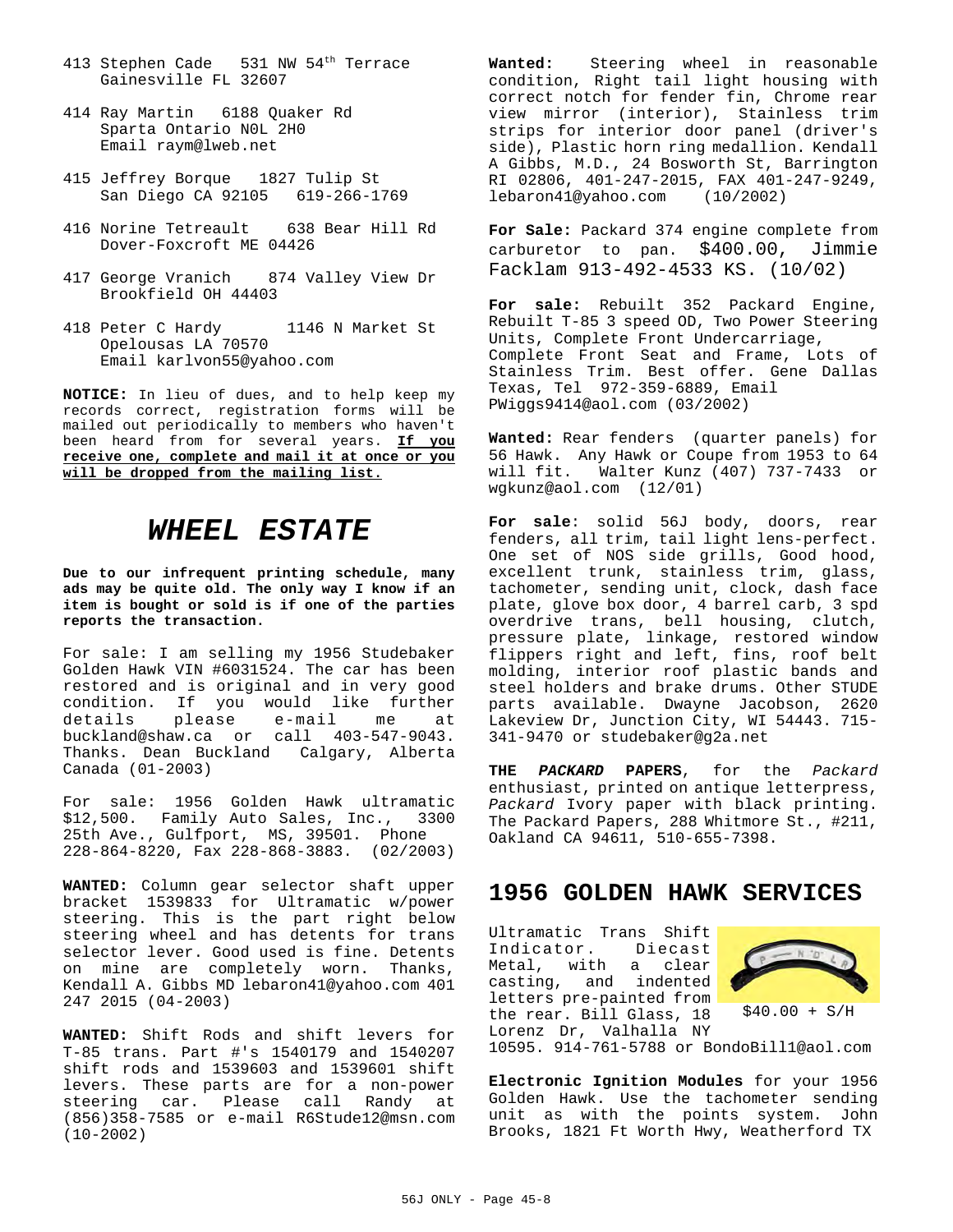76076, Tel 817-594-0840. Check out the Web site at www.studebakerfarm.com or Email to studefarm@yahoo.com

**Ultra400 Automatic Transmission Conversion** for your 1956 Golden Hawk. Enjoy the difference and confidence. No puking overflow. More power to the wheels. For more information contact: Jack Nordstrom, 4975 IH-35 South, New Braunfels TX 78132.

**1956 Sky Hawk and Golden Hawk headliner trim bows** now available!! One set consisting of 3 pieces with ends tapered. \$110.00 per set (includes shipping). Contact Myron McDonald at 417-678-4466 or 417-678-2631, email pmeyer@hdnet.k12.mo.us

**Motor Mounts** for the Packard Engine on the '56 Golden Hawk, \$125.00 a pair, plus your old mounts or send an additional \$125.00 for core charge. Ken Berry, 2206 Live Oak Circle, Round Rock, Texas 78681, Email at KRBERRY@prodigy.net.

**Rebuilt 56 Golden Hawk fuel pumps**, both Carter and AC Delco, \$75 exchange (I must have your old fuel pump, or a \$50 core charge). Add \$10 for shipping. Gary Capwell 3441 Sandringham Dr. N.E. Salem, Oregon 97305, Phone (503)390-4588 Email mocha56j@comcast.net (01/00).

**Rebuilt Packard water pumps** for sale \$75, plus \$10.00 for shipping, no core charge. Contact Brent Hagen, 6220 SE 55th Ave., Portland, Oregon 97206-6800. Phone: 503- 771-0604. E-mail: ghawk352@effectnet.com

**Transmission Puke kit-II**: Stop that fluid from belching out the dip stick tube on start up, for those who would rather have someone else make it for them. \$5 ppd. Mail check to Brent Hagen, 6220 SE 55th, Portland, OR 97206-6800

#### **1956 Golden Hawk Window Price Sticker**

The design is based upon the general design of stickers which were actually done during the period 1959 thru 1966. Send \$40 along with serial number and options/accessories which were originally on your car (a copy of the production order would be very helpful). If your car has been repainted and options/accessories added or deleted and you want the sticker to reflect the car as it is now just include the appropriate information. I have all of the prices. Questions, <rtq11@aol.com> telephone 708-479-2658 or Richard Quinn 20026 Wolf Rd. Mokena, IL 60448

# **56J CLUB ITEMS**

*ALL PROCEEDS HELP MAINTAIN THE CLUB*

**1956 STUDEBAKER GOLDEN HAWK PARTS CATALOG.** 320 pages of specifications, part numbers, illustrations, alphabetic & numeric indexes, lists for service bulletins, utility items, and accessory codes.

**1956 STUDEBAKER GOLDEN HAWK AUTHENTICITY GUIDE.** Documents most of the quirks with 30 color photos and all decals shown. The guide is divided into sections covering the engine, exterior, interior, trunk, paint and accessories





#### **CD VERSION OF 1956 STUDEBAKER MANUALS**

The Parts Catalog, Authenticity Guide, 1956 Car Owners Manual, 1956 Accessories Catalog, and the Warner Overdrive Manual in PDF format, viewable with Adobe® Acrobat® Reader (included).



\$10.00

#### **56J ONLY NEWSLETTERS ON CD**

All the back issues, up to the current one, in PDF format, viewable with Adobe® Acrobat® Reader (included).



\$10.00

**COPY OF THE ORIGINAL PRODUCTION ORDER** for you car. Directly from the microfilm, so the only mistakes are those made by Studebaker. Send serial number. \$12.00

#### **STEERING WHEEL COVER**

Black on white background. Slides over the top of the 17" steering wheel, washable.



#### **DECALS-TAGS-PATCHES**

**AIR CLEANER/OIL BATH**, yellow/black \$ 4.00. GENERATOR FIELD TERMINAL TAG, red \$ 1.50. TACHOMETER SENDING UNIT TAG, red \$ 3.00.

**PATCH** 4-1/2" x 2-1/2" Can be sewn or glued to a cap or shirt. Red on white background.



**CLUB ROSTERS** (send SASE)

Prices include postage (domestic shipment) *Make checks payable to Frank Ambrogio.*